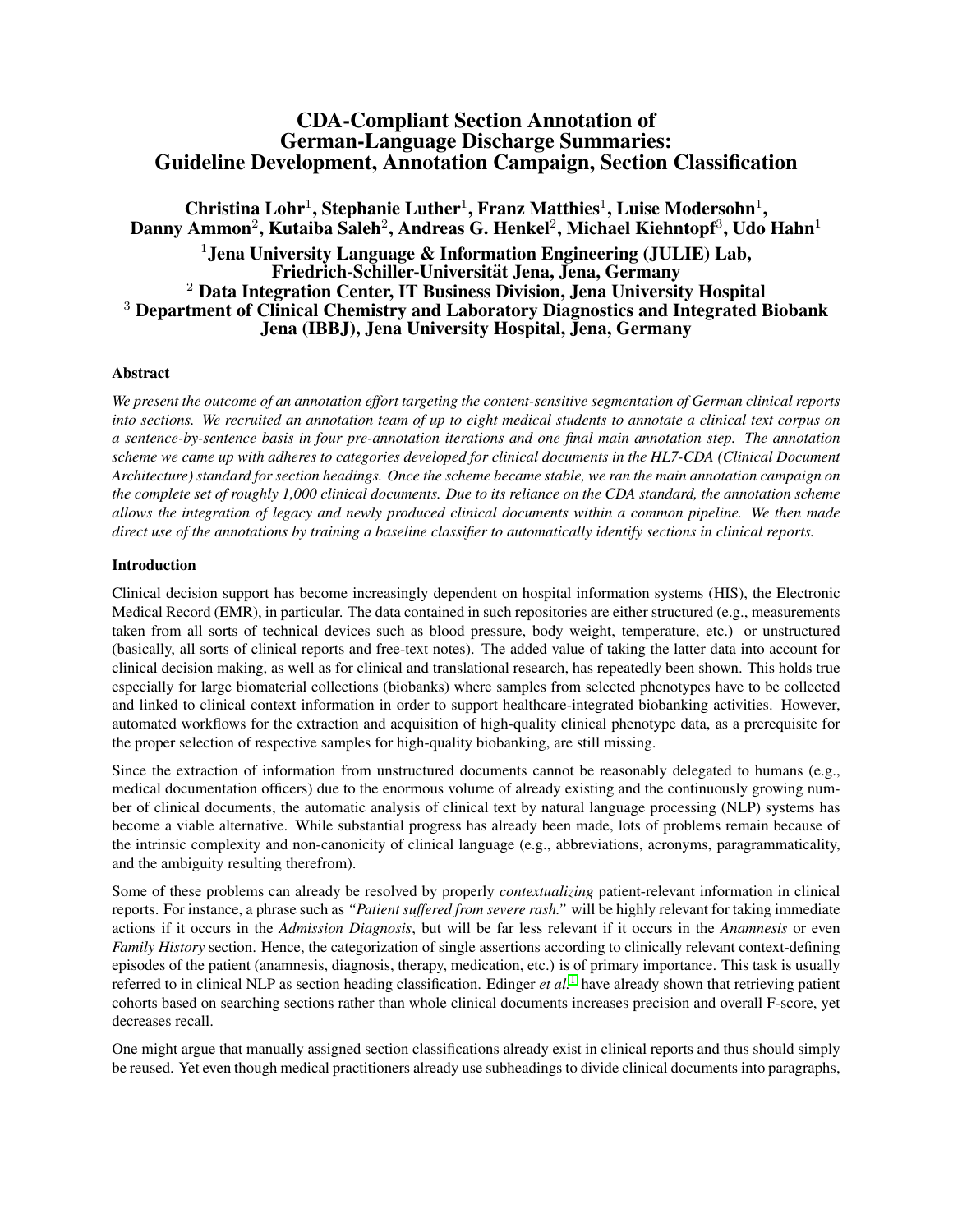this division is not necessarily useful from a data quality point of view, since doctors often segment text portions in an arbitrary and even inconsistent manner<sup>[1](#page-8-0)</sup>. It is also quite common for medical practitioners to not use any headings at all, i.e., their document divisions are incomplete. During our study we even found sentences and phrases which did not belong to the category they should according to the meaning of the subheading they were assigned to; such *lost sentences* are abundant and constitute a major source of false assertion assignments.

It thus becomes obvious that it will not suffice to resort to given headings, if one wants to properly contextualize and thus disambiguate the meaning of assertions in clinical documents. Neither will it be enough to merely annotate given *paragraphs* with certain headings since this level of granularity seems overly coarse. We therefore refrained from having our annotation team work on the paragraph level and instead instructed them to categorize *each sentence* of the corpus of medical documents independently.

Section classification is further hampered by the fact that, almost up to now (in Germany), each hospital and even each hospital department follows individual (though partially overlapping) site-specific section category schemes. Fortunately, in the meantime, an XML-based HL7 interoperability standard (CDA) has been defined but it is still not fully operational (in Germany, at least). So, in the near future, CDA-compliant document structures will be enforced by any clinical documentation activity. Accordingly, clinical NLP systems should already implement this de-facto standard and be prepared to process legacy documents which do not adhere to the CDA regulations.

The following paper documents the process of developing a list of useful categories for the annotation of CDAcompliant sections in discharge summaries and related documents—the result of which is an annotation guide for the annotation of sections in German discharge summaries and related documents. Based on these conventions, we further introduce a corpus of clinical documents in a section-annotated form as well as a baseline classifier to automatically label sections.

## Related Work

Cho *et al.*[2](#page-8-1) worked with medical documents created in U.S. hospitals through dictate (by practitioner) and subsequent transcription by a specialist in clinical documentation, structuring the data into paragraphs and providing most of them with labels (*headers*). In a two-step process, their algorithm finds section boundaries and subsequently assigns labels to these sections, detecting both segmentations that already have a header and those that have not. In contrast to that, our data is less structured as the discharge summaries are directly written by practitioners (see the section 'Data Extraction and Preparation' for more information on the structure and idiosyncrasies of our corpus).

Apostolova *et al.*<sup>[3](#page-8-2)</sup> describe the construction of a segmentation classifier for 215,000 radiology reports created in U.S. hospitals. They define section labels such as *Demographics* containing basic data about the patient, *History* including the reason for treatment, *Comparison*, *Technique* with all procedures, *Findings* giving all observations, *Impressions* containing diagnosis and conclusion, *Recommendations* for future treatment and *Sign off*. Those section labels served as a first basis for our definitions of potential section labels.

In a data-driven approach, Denny *et al.*[4](#page-8-3) devise a new hierarchical terminology for the tagging of section headers (*Clinic[a](#page-1-0)l Document Sections Ontology (CDSO)*), based on QMR (Quick Medical Reference),<sup>a</sup> LOINC and the help of clinicians and clinical textbooks which, amongst others, provided us with a basis for the development of the categories we used for our section annotation. Their corpus consists of template-based and thus highly structured data, dictation, hand-written notes and .doc files without any template. For our study, we follow their definition of a section as a "clinically meaningful grouping of synonyms, history, findings, results, or clinical reasoning that is not itself part of the unique narrative for a patient" and a section header as a phrase that "includes words that provide context for the encapsulated text but whose words themselves do not add specific clinical information".<sup>[4](#page-8-3)</sup>[p.157]

In a follow-up study, Denny *et al.*[5](#page-9-0) developed the *SecTag* algorithm which is used to identify both labeled and unlabeled sections. Their choice of section headers is based on "frequently used but nonstandardized terms" used as headers for paragraphs in clinical documents. However, it must be noted that, according to the authors, in the U.S. medical students are explicitly trained to write clinical documents such as discharge summaries. The authors thus assume some standard and logical sequence (i.e., from head to toe, from the beginning of treatment to its end) in the segmentation of these

<span id="page-1-0"></span>a[http://www.openclinical.org/aisp\\_qmr.html](http://www.openclinical.org/aisp_qmr.html)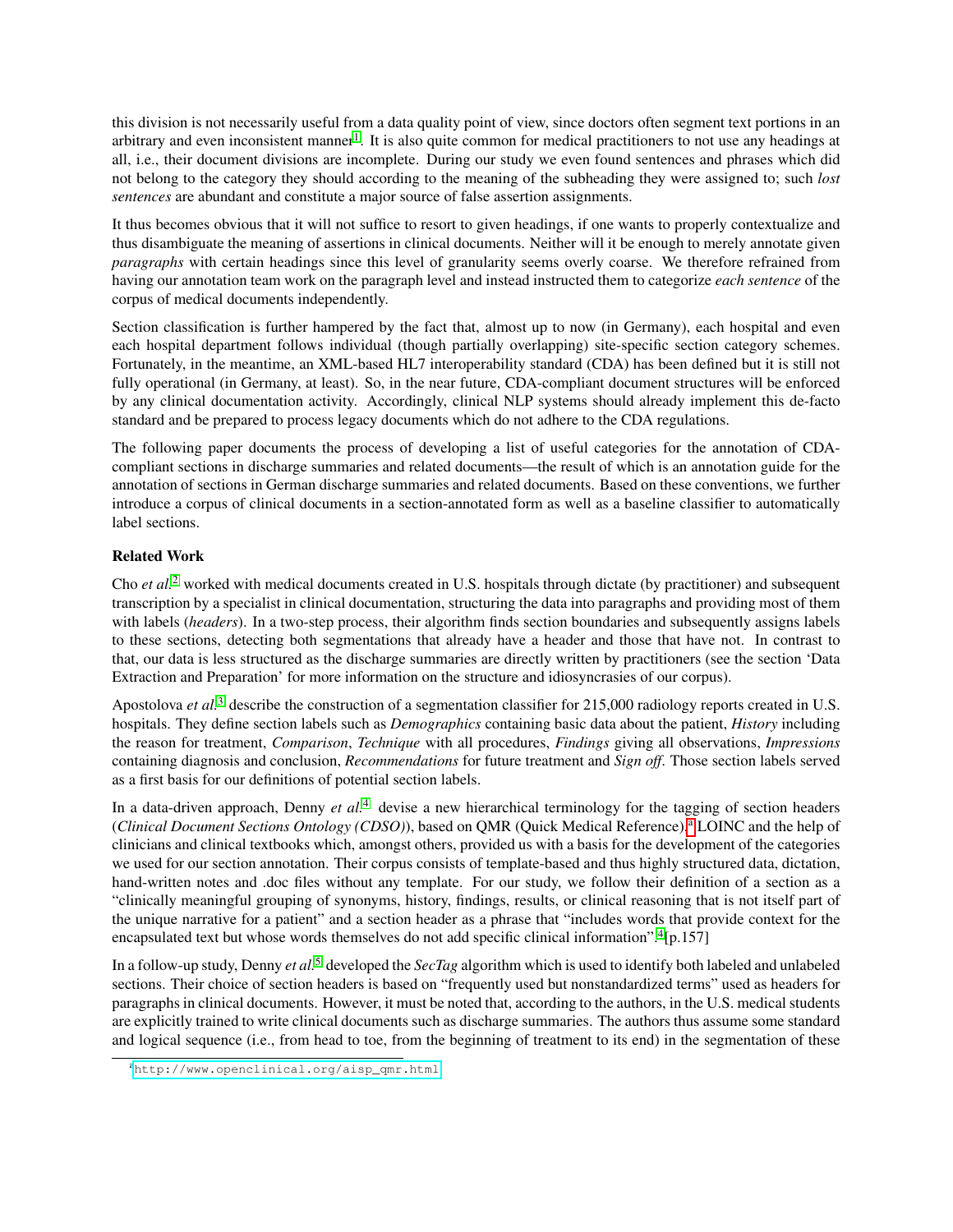documents. This does not hold true for German medical education and thus further confuses our data. Nevertheless, we oriented the development of the categories for our annotation task on their findings as well.

Based on the findings of Denny *et al.*[4](#page-8-3) , Tran *et al.*[6](#page-9-1) describe their *Automated Section Annotator (OBSecAn)* trained on semi-structured documents from Veterans Affairs hospitals, which can identify hierarchical relationships. For training purposes, they used a corpus of approximately one million clinical notes. To find unlabeled sections, they used Denny et al.'s CDSO<sup>[4](#page-8-3)</sup>. OBSecAn operates in three steps. First, it reads and parses the documents to get sections with their hierarchy, then it detects and corrects errors and, finally, it generates the output with a parsed tree that contains nested sections. As an example, the authors evaluate the performance of the identification of Family History sections and show up with an accuracy of 99% for this use case.

Apart from the clues given within the textual data itself, Haug *et al.*[7](#page-9-2) also consider the formatting of a text to locate section boundaries. They are aware of the high variability of both headers and content of sections and thus asked their annotators to take into account both the header of a section and its content to devise topic identifiers.

Li *et al.*<sup>[8](#page-9-3)</sup> describe a sequence-based model with Hidden Markov Models to find sections and categorize them into 15 medical categories. They worked on a dataset of approximately 10,000 clinical notes from a U.S. hospital. Their corpus consists of different types of notes (e.g., consultation and follow-up notes) and clinical summaries. They also examined the structure of the documents: 33% of the sections do not contain any header at all.

Tepper *et al.*<sup>[9](#page-9-4)</sup> take into account that templates for discharge summaries are not binding and that "clinicians do not follow strict section naming conventions." In contrast to earlier works, they do not work on the paragraph level but asked annotators to mark the *line* of a section header (i.e., define its location) within a clinical document and select one out of 33 section categories drawn from an ontology. With this data, the authors trained a line-based classifier to determine a section category label for each line of a document. As we found that there are many "lost sentences" in our data (see section 'Data Extraction and Preparation'), we applied a similar approach and had our annotators work on the sentence-level.

A general supervised approach using an  $l_1$ -regularized multi-class Logistic Regression model to handle clinical text segmentation was published by Ganesan *et al.*[10](#page-9-5) The focus of the identified sections lies on *Header*, *Footer* and *top-level sections*, containing, for example, *Allergies* and *Chief Complaint*. The authors set contraints for the lines of a document, i.e., every line of the documents is either *BeginHeader*, *ContHeader*, *BeginSections*, *ContSection* or *Footer*. They further define rules that apply to these five elements, e.g., the first line always constitutes the beginning of a header (*BeginHeader*) or the beginning of a section (*BeginSection*).

Research on the annotation of sections is rare for clinical documents outside the U.S. and languages other than English. For French, Deleger *et al.*<sup>[11](#page-9-6)</sup> provide a basic study separating the content of clinical documents from administrative information at the beginning and the end of a text, yet they do not provide any further assistance for section classification proper. For Hungarian, Orosz *et al.*[12](#page-9-7) developed a hybrid text segmentation tool for clinical documents that combines a rule-based and an unsupervised statistical solution and performs above 90% F-score.

#### Data Extraction and Preparation

For the section annotation experiments, our annotation team worked on 1,106 discharge summaries and similar document types (short summaries and transfer letters), the Jena segment of a corpus of roughly 3,000 German clinical documents from three different German university hospital sites (3000PA<sup>[13](#page-9-8)</sup>). Based on the approval by the local ethics committee (4639-12/15) and the data protection officer of Jena University Hospital documents were extracted from the HIS of the Jena University Hospital and further transformed.

The extraction workflow consisted of the following steps: We first sampled and selected documents contained in the HIS in a proprietary data format (using SAP BUSINESS WAREHOUSE) according to a defined set of inclusion criteria (all patients deceased, treated between 2010 and 2015, at least 5 days of hospital stay, treated internally or intensively, etc.). Next, we transformed those documents into .doc files with a predefined naming scheme using TALEND OPEN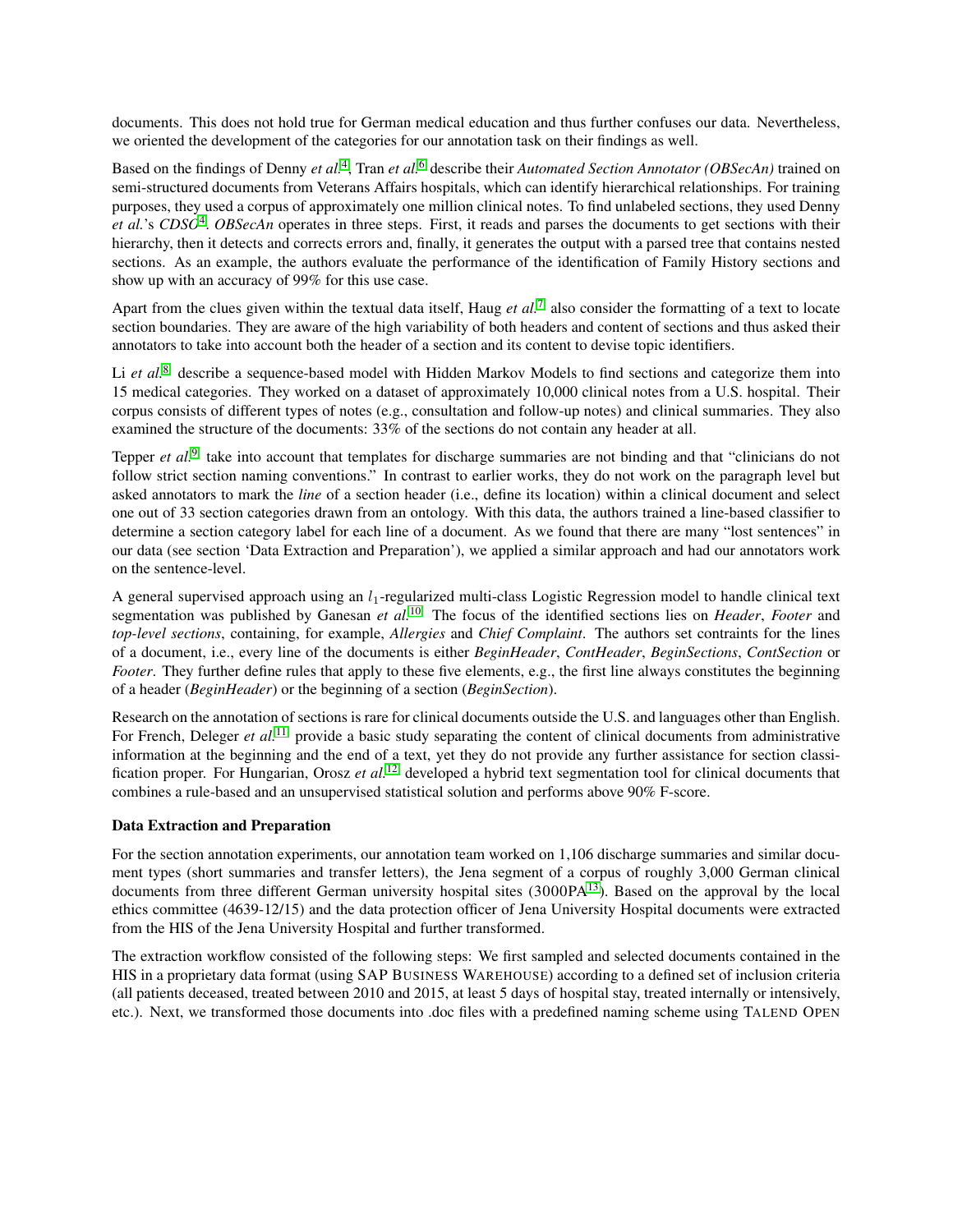STUDIO<sup>[b](#page-3-0)</sup>, and, finally, [c](#page-3-1)onverted the .doc files into .txt files using APACHE POI.<sup>c</sup> As an initial preprocessing step, we automatically cut off the laboratory values from the documents because they are merely an (often inconsistent or incomplete) summary/copy of data from the structured data set from the HIS and do not contain the complete list of all laboratory values of the treatments. Table structures were retained with the character '|' followed by four space characters as a delimiter for cell boundaries. The corpus altogether consists of 170,539 sentences, 760 of them are cell boundaries of tables.

#### Annotation of the Corpus

We will now describe in detail the procedure how we managed to arrive at a medically useful and reliable annotation of sections for German-language clinical reports. The steps we went through reflect a trial-and-error procedure likely to occur in other clinical environments as well. Especially, we tried to find empirical evidence for

- the proper annotation unit (paragraph or sentence), and
- the proper annotation language (set of section categories).

Such an experience report might, in the future, help and possibly speed up annotation campaigns at other clinical sites.

Manual Annotation of Sentences. In an annotation task preceding section annotation, we asked a team of five annotators to split up clinical documents into tokens and sentences—only the latter being of importance for the task at hand, since we used the sentence splits to provide proper annotation units for the sections. For a pre-segmentation of sentences, we used the UIMA-based tool suite JCORE,<sup>[14](#page-9-9)[d](#page-3-2)</sup> together with publicly available models trained on the confidential German clinical FRAMED corpus.[15](#page-9-10)

Due to the special structure and writing style of discharge summaries, some specific instructions needed to be formulated for the sentence segmentation, including but not limited to cases for

- the handling of colons (sometimes they terminated a sentence, sometimes they did not),
- ongoing diagnosis sections running over multiple lines without punctuation marks,
- medication lists,
- listings, in general.

Annotation Language. For the major annotation study, the target annotation language consists of a (human-made) classification system for distinguishing different segments of German clinical texts (discharge summaries and closely related documents). The categories we used for our main annotation effort are based on the relevant literature and the *H[e](#page-3-3)alth Level* 7 (HL7)<sup>e</sup> standard *Clinical Document Architecture* (CDA)<sup>[16](#page-9-11)</sup>, especially relying on the implementation guide [f](#page-3-4)or German discharge letters, Arztbrief PLUS.<sup>f</sup> They were refined in the course of an iterative process with the support of experienced and highly qualified practitioners from the Jena University Hospital.

CDA is an XML-based healthcare interoperability standard for the structuring of clinical documents, as well as their exchange, and contains a definition system for segments, the *CDA Section Level Templates*. It is complemented by rules for the structured composition of medical documents—the section headings as well as the content of these sections (in the form of free text or structured and semantically annotated entries). These content-related rules are usually prepared by medical experts in the form of implementation guides defining the structure and content of specific document types (such as discharge letters). These conventions are not yet legally binding in Germany up until now, but on the rise as a future standard in the medical sector. $g$ 

<span id="page-3-0"></span><sup>b</sup><https://www.talend.com/products/talend-open-studio/>

<span id="page-3-1"></span><sup>c</sup><https://poi.apache.org/>

<span id="page-3-2"></span><sup>d</sup><http://julielab.github.io/>

<span id="page-3-3"></span><sup>e</sup><http://hl7.org/> and <http://hl7.de/>

<span id="page-3-5"></span><span id="page-3-4"></span><sup>f</sup>[http://wiki.hl7.de/index.php?title=IG:Arztbrief\\_Plus](http://wiki.hl7.de/index.php?title=IG:Arztbrief_Plus)

<sup>&</sup>lt;sup>g</sup>In October 2017, a first agreement between representatives of the German Central Federal Association of Health Insurance Funds, the German Federal Association of Nursing Care Funds, the German National Association of SHI Physicians and the German Hospital Federation on discharge management of German hospitals was established [http://www.kbv.de/media/sp/Rahmenvertrag\\_Entlassmanagement.pdf](http://www.kbv.de/media/sp/Rahmenvertrag_Entlassmanagement.pdf), p.10, Furthermore, the German "E-Health Act", which came into force in 2016, implemented financial support for healthcare institutions sending structured digital discharge letters based on the CDA standard.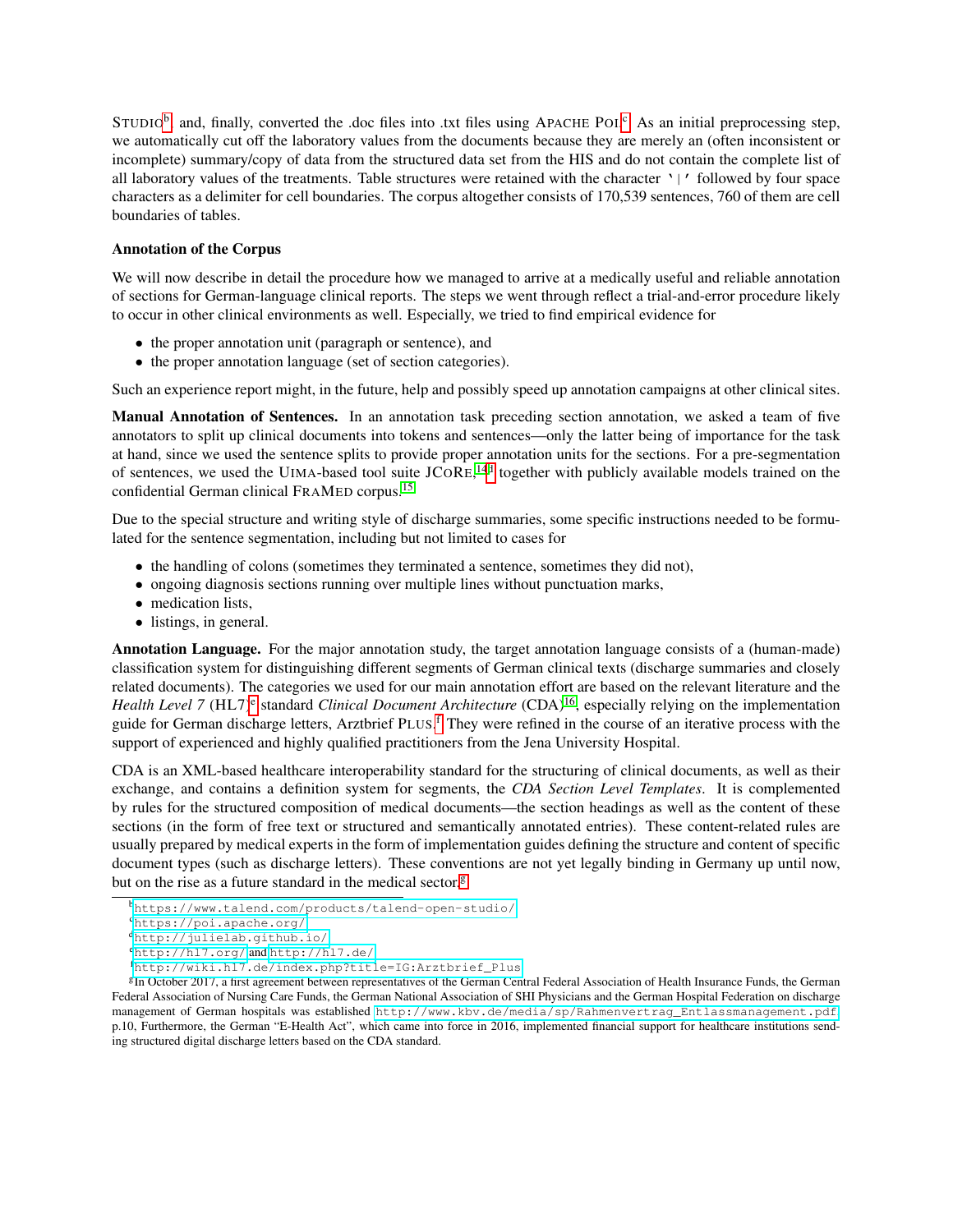Without the use of consented document templates based on interoperability standards such as CDA, medical practitioners themselves decide on the form and content of sections they want to include in their documents or are merely bound by those standards specific to their particular institution (not counting some codified or uncodified rules regarding the sequence and content of sections). Today, some hospitals already follow the CDA standard in the preparation of medical reports. However, legacy documents written before the propagation of CDA do not fit those standards but still contain information that might be of utmost importance for the treatment of patients, as well as for research purposes.

Annotation Tool. For our annotation campaign, we used t[h](#page-4-0)e *Web Annotation Tool for Segment Labeling* (WAT-SL).<sup>[17](#page-9-12)h</sup> It is similar to the well-known BRAT annotation tool<sup>[18](#page-9-13)[i](#page-4-1)</sup>, but—since we encountered systematic problems with BRAT when longer stretches of text incorporating several lines of a clinical document had to be annotated—was developed especially for the annotation of text segments and thus fits our task best. Together with the original development team of WAT-SL we added several features to the tool. As these extensions not only helped us with our work but might be of general interest for the scientific community, they will be presented in more detail in a forthcoming publication.

We configured WAT-SL according to our specific requirements, i.e., the annotation of discharge summaries and closely related documents. Each annotator was assigned a personal WAT-SL profile, enabling us to monitor each annotator's work progress and specific decisions. Each annotator was provided with several tasks per round, each task consisted of one clinical document (discharge summary, transfer letter or short summary).

Annotation Iteration Rounds. In an iterative process, we developed annotation guidelines for the segmentation of clinical texts, incorporating the CDA implementation guide for discharge letters as much as possible while retaining a sufficiently high agreement between our annotators (necessary for subsequent NLP applications). In four preliminary rounds and one main annotation cycle, we ran our annotation campaign with eight annotators (all medical students after their first medical licensing exam).

As can be seen from Table [1,](#page-5-0) we assigned our annotation team overall 30 or 50 annotation tasks per round, respectively. Throughout the iterations, we first tested for the usefulness of several possible options for our annotation task. We especially tried to tackle the problem of *lost sentences*, i.e., sentences that content-wise do not belong to the section they actually appear in according to the meaning of the section's header. As these sentences belong to another section as the header indicates, they thus are contained in the wrong section. Surprisingly, these sentences appear to be significantly frequent.

In the first two iterations, we thus had our annotators work on diverse versions of the data: 10/15 documents were pre-divided into paragraphs, i.e., our annotation team had to decide for each paragraph into which category it should belong and 10/15 documents were divided into sentences using the FRAMED model for sentence segmentation with JCORE components. In the first iteration, we also provided our annotators with "raw" data, i.e., they worked on data as they were exported from the original data using data split into sentences: Either, just as in iteration 1, with the help of JCORE components, or by manual annotation (see subsection 'Manual Annotation of Sentences', above).

We could confirm the stipulation that *lost sentences* as defined above were rather frequent and thus refrained from annotating on the paragraph level in the subsequent iterations. As the manually annotated sentences showed a higher quality, we decided to continue iteration 3 and 4 as well as the main annotation round with documents divided into sentences.<sup>[j](#page-4-2)</sup>

Besides determining the right granularity level for units to be annotated, we used the four pre-annotation iterations to develop a list of content categories for the annotation of sections in discharge summaries and related documents (see Table [2\)](#page-5-1). The first round of the four iterations was meant to be a more or less preliminary one as five members of the annotation team were not used to this specific task and three members were new to working as annotators altogether. Nevertheless, we incorporated findings about the quality of the annotations, as reflected in the time needed for each task per annotator and the inter-annotator agreement (IAA), into the design of the following iterations. As the measure for IAA we used Krippendorff's alpha.<sup>[19](#page-9-14)</sup>

<span id="page-4-0"></span><sup>h</sup><https://github.com/webis-de/wat>

<span id="page-4-1"></span><sup>i</sup><http://brat.nlplab.org>

<span id="page-4-2"></span>j In iteration 3, there were some issues with the configuration of one task. Thus, we did not include the results of this one task into our evaluation.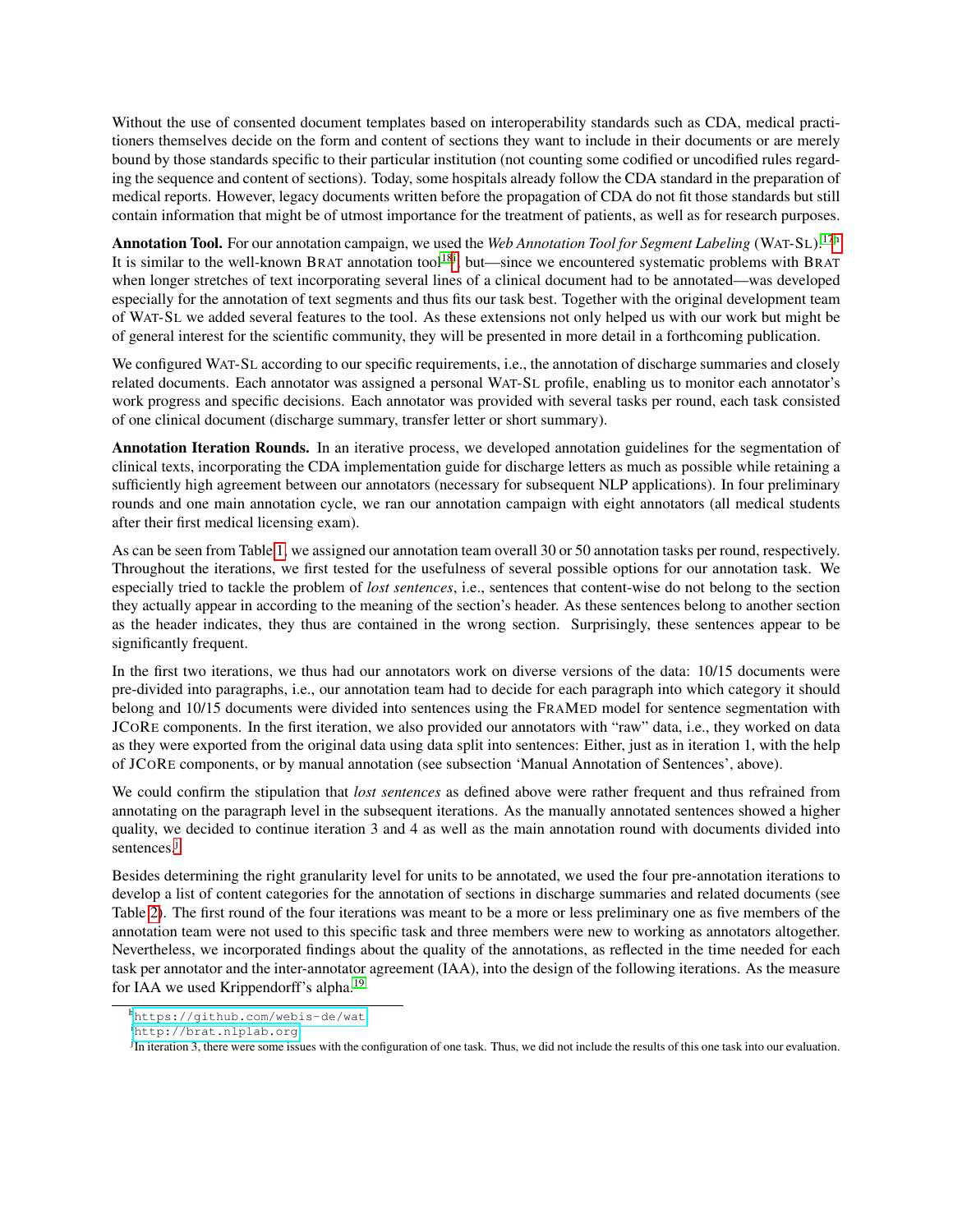<span id="page-5-0"></span>

|                            | <b>Iteration 1</b> |        | <b>Iteration 2</b> |        | <b>Iteration 3</b>       |        | <b>Iteration 4</b>       |        | <b>Main Annotation</b>   |        |  |
|----------------------------|--------------------|--------|--------------------|--------|--------------------------|--------|--------------------------|--------|--------------------------|--------|--|
|                            | Doc.               | Items  | Doc.               | Items  | Doc.                     | Items  | Doc.                     | Items  | Doc.                     | Items  |  |
| Raw data                   | 10                 | 2.071  |                    |        |                          |        |                          |        |                          |        |  |
| Paragraphs                 | 10                 | 329    | 15                 | .856   |                          |        |                          |        |                          |        |  |
| <b>JCORE &amp; FRAMED</b>  | 10                 | 3.010  | 15                 | 5.225  | $\overline{\phantom{0}}$ |        | $\overline{\phantom{0}}$ |        | $\overline{\phantom{0}}$ |        |  |
| Manual sentence annotation |                    |        | 20                 | 4.256  | 49                       | 7.492  | 50                       | 7.314  | 50                       | 7,394  |  |
| $\Sigma$ per annotator     | 30                 | 5.410  | 50                 | 11.337 | 49                       | 7.492  | 50                       | 7.314  | 50                       | 7,394  |  |
| $\Sigma$ all annotators    | 240                | 43.280 | 400                | 90.696 | 396                      | 59.936 | 400                      | 58.512 | 400                      | 59,152 |  |

Table 1: Experimental set-ups of the four pre-annotation rounds and the main annotation round (multiply annotated documents only) with count of documents (*Doc.*) and annotation decisions to be made (*Items*)

<span id="page-5-1"></span>

| <b>Iteration 1</b><br><b>Iteration 2</b>                                                |                                                                                                   | <b>Iteration 3</b>                                                                                                                                                                                                                                                                                                                                                                                                                                                                                                                                                                   | <b>Iteration 4</b>                                                                                                                                                                                                                                                                                                                                                                                                                                            | <b>Main Annotation</b>                                                                                                                                                                                                                                                                                                                                                                                                                         |  |  |
|-----------------------------------------------------------------------------------------|---------------------------------------------------------------------------------------------------|--------------------------------------------------------------------------------------------------------------------------------------------------------------------------------------------------------------------------------------------------------------------------------------------------------------------------------------------------------------------------------------------------------------------------------------------------------------------------------------------------------------------------------------------------------------------------------------|---------------------------------------------------------------------------------------------------------------------------------------------------------------------------------------------------------------------------------------------------------------------------------------------------------------------------------------------------------------------------------------------------------------------------------------------------------------|------------------------------------------------------------------------------------------------------------------------------------------------------------------------------------------------------------------------------------------------------------------------------------------------------------------------------------------------------------------------------------------------------------------------------------------------|--|--|
| 1. Preamble<br>2. Anamnesis<br>3. Diagnostics<br>4. Therapy<br>5. Future<br>6. Appendix | 1. Preamble<br>2. Anamnesis<br>3. Diagnostics<br>4. Therapy<br>5. Future<br>6. Appendix<br>7. Mix | 1. Salutation<br>2. Reason For Referral<br>3. History of present illness<br>4. History of past illness<br>5. Family history<br>6. Hospital discharge studies sum.<br>7. Laboratory Result Observation<br>8. Admission diagnosis<br>9. Discharge diagnosis<br>Procedures<br>10.<br>11. Allergies intolerances risks<br>Admission medication<br>12 <sub>1</sub><br>13. Medication during stay<br>Discharge medication<br>14.<br>Remedies and Aids<br>15.<br>Immunizations<br>16.<br>17. Hospital course<br>18. Plan of care<br>Final remarks<br>19.<br>Supplements<br>20.<br>$21.$ Mix | . Salutation<br>Anamnesis<br>(a) Patient history<br>(b) Family history<br>3. Diagnosis<br>(a) Admission diagnosis<br>Discharge diagnosis<br>(b)<br>4. Hospital discharge studies sum.<br>Procedures<br>Allergies intolerances risks<br>6.<br>Medication<br>Admission medication<br>(a)<br>Medication during stay<br>(b)<br>Discharge medication<br>(c)<br>Hospital course<br>8.<br>Plan of care<br>9<br>Final remarks<br>10.<br>11. Supplements<br>Mix<br>12. | Salutation<br>Anamnesis<br>(a) Patient history<br>(b) Family history<br>3. Diagnosis<br>(a) Admission diagnosis<br>Discharge diagnosis<br>(b)<br>Hospital discharge studies sum.<br>4.<br>Procedures<br>5.<br>6. Allergies intolerances risks<br>7. Medication<br>Admission medication<br>(a)<br>Medication during stay<br>(b)<br>(c) Discharge medication<br>8. Hospital course<br>9. Plan of care<br>Final remarks<br>10.<br>11. Supplements |  |  |

Table 2: Categories used in four pre-annotation rounds and the final main annotation round

In iteration 1, we started with 6 categories taken from the literature (see section 'Related Work'): *Preamble*, *Anamnesis*, *Diagnostics*, *Therapy*, *Future*, *Appendix*. In iteration 2, we continued to use these categories but included a *Mix* category for those sentences that did not fully fit into one or the other category. The annotators were asked to give an explanation for these hard-to-decide categories in a "comments" field we provided. We were thus able to study which categories often co-occur in one sentence and, thereby, find out which categories might be overlapping or inconclusive in their definition. This proved even more useful for the following iteration where we introduced the categories from the CDA standard.

As the categories we had used so far to annotate the sections did not match the categories from the CDA specifications, in iteration 3, we chose to use the complete list of section headings of the German CDA implementation guide *Arztbrief PLUS*.<sup>[k](#page-5-2)</sup> The categories given in the CDA implementation guide are meant to be as general as possible. Furthermore, it is not intended as a standard for reading clinical documents but rather for summarizing them. Thus, for the third iteration, we expected a loss in IAA and an increase in the time our annotators would need to annotate the 50 documents they were given. As can be seen from Table [3,](#page-6-0) this was indeed the case as Krippendorff's alpha fell dramatically; the average value dropped from  $\mu_{\alpha_1} = 0.892$  and  $\mu_{\alpha_2} = 0.795$  to  $\mu_{\alpha_3} = 0.701$ . In addition, our annotators reported that, due to ambiguities and overlaps within the standard, it became extremely difficult to annotate the documents on the basis of these categories. This underlined the need to revise segment categories on the basis of the CDA and customize them to our dataset and our task of (automatically) reading clinical documents.

<span id="page-5-2"></span><sup>k</sup>[http://wiki.hl7.de/index.php?title=IG:Arztbrief\\_Plus](http://wiki.hl7.de/index.php?title=IG:Arztbrief_Plus)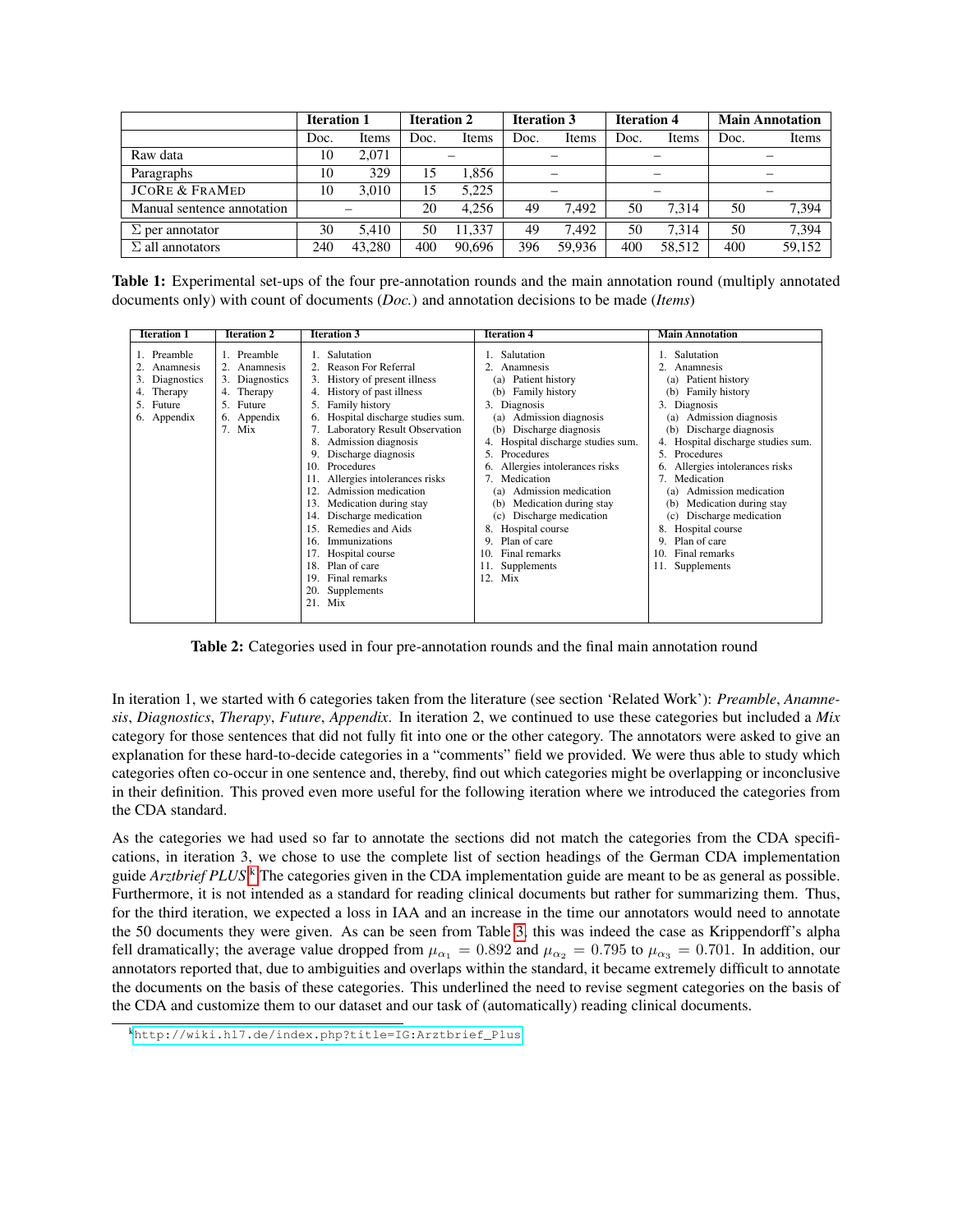In iteration 4, we therefore took a selection from the CDA standard collaborating with expert staff from the Jena University Hospital. In contrast to the iterations before, here it was possible for our annotators to label sub-categories that were semantically more specific than their associated more general categories. We conceptually subsumed the categories *Reason For Referral*, *History of Past Illness* and *Family History* under the label *Anamnesis*, which could be specialized by the sub-categories *Patient History* and *Family History*. The categories *Admission Diagnosis* and *Discharge Diagnosis* were included as sub-categories of the category *Diagnosis*. The categories *Admission Medication*, *Medication during Stay* and *Discharge Medication* were defined as sub-categories of the *Medication* category. As they do not play a role for our work, we omitted the categories *Remedies and Aids* and *Supplements* altogether. The category *Laboratory Result Observation* was merged with *Hospital Discharge Studies Summary* and the section *Immunizations* was included in the sub-categories of *Medications*. The rearrangement of CDA section headings of iteration 4 yielded much better annotation performance as the IAA values increased up to  $\mu_{\alpha_4} = 0.752$ .

<span id="page-6-0"></span>

|                       | <b>Iteration 1</b> | <b>Iteration 2</b> | <b>Iteration 3</b> | <b>Iteration 4</b> | <b>Main Annotation</b> |
|-----------------------|--------------------|--------------------|--------------------|--------------------|------------------------|
| $\mu_{\alpha}$        | 0.892              | 0.795              | 0.701              | 0.752              | 0.821                  |
| $\sigma_{\alpha}$     | 0.050              | 0.156              | 0.056              | 0.103              | 0.072                  |
| $min_{\alpha}$        | 0.805              | 0.313              | 0.562              | 0.506              | 0.594                  |
| Lower Quartile        | 0.848              | 0.755              | 0.675              | 0.730              | 0.799                  |
| Median                | 0.896              | 0.846              | 0.701              | 0.789              | 0.844                  |
| <b>Upper Quartile</b> | 0.929              | 0.919              | 0.741              | 0.820              | 0.864                  |
| $max_{\alpha}$        | 0.961              | 0.960              | 0.809              | 0.868              | 0.930                  |

Table 3: Inter-annotator agreement (measured by Krippendorff's Alpha); we calculated the IAA for each document over all eight annotators



pre-annotations (1-4) and main annotation (5)

Figure 1: Overview of the aggregated inter-annotator agreement ranges of the four pre-annotations (1-4) and the main annotation (5)

Main Annotation. With the input from all four iterations, we set up the final annotation guidelines and issued them to our annotation team for the main annotation cycle of the complete corpus. Just as in the fourth pre-annotation round, these guidelines describe labels and contents for eleven main categories and fine-tuned sub-categories for *Anamnesis*, *Diagnosis* and *Medication*. However, as the *Mix* category had barely been used in the final iteration (5 times, in total, in comparison to 224 in iteration 2 and 674 in iteration 3, respective[l](#page-6-1)y),<sup>1</sup> we considered our categories to be sufficiently well delineated overall and excluded it from further consideration.

For the main annotation round, we randomly chose 50 documents which had to be annotated by all eight annotators (to be compared later) and 132 or 133 additional documents, respectively, comprising one-eighth of the overall corpus. Thus, for the main annotation, each annotator was given either 182 or 183 documents, respectively. The average IAA

<span id="page-6-1"></span><sup>&</sup>lt;sup>1</sup>This amounts to 0.247% in round 2, 0.011% in round 3 and less than 0.01% in round 4.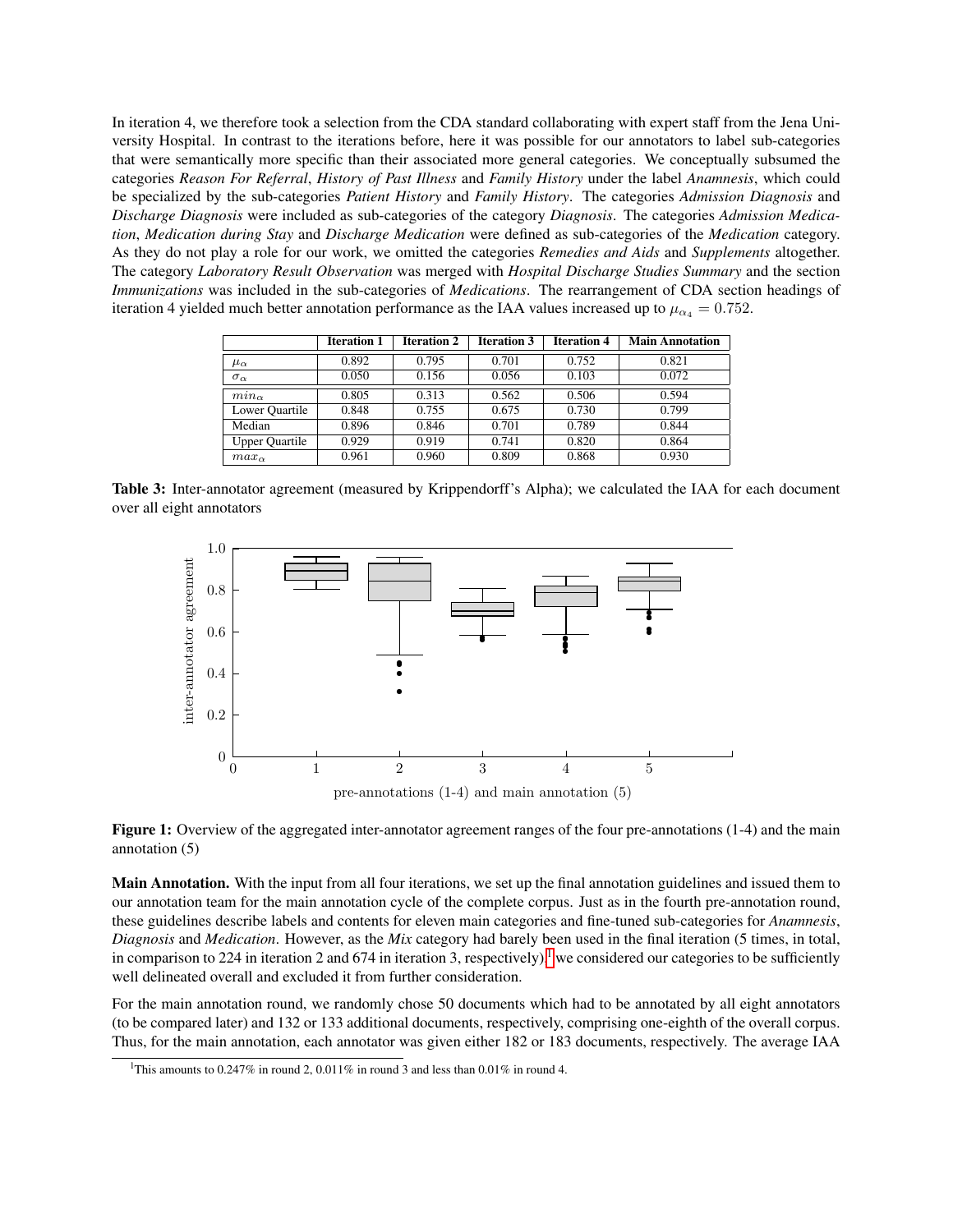of the 50 multiply annotated documents taken from the overall corpus (roughly 5%) amounts to  $\mu_{\alpha_{main}} = 0.821$ . This can be taken as an indication for the high quality of the whole annotation effort. From the 50 multiply annotated documents we randomly chose one document and added it to the overall corpus again. We thus come up with a corpus of 1,106 annotated documents, with 170,539 classified sentences and 17,848 related segments. Table [4](#page-7-0) gives an overview on the frequency of categories and the amount of their sections within the corpus.

<span id="page-7-0"></span>

| <b>Annotation Categories</b>       | <b>Annotated Items</b> |             |        | Count of Segments | Precision | Recall | F-score |
|------------------------------------|------------------------|-------------|--------|-------------------|-----------|--------|---------|
| Salutation                         | 12,913                 | (7.57%)     | 977    | $(5.47\%)$        | 0.84      | 0.86   | 0.85    |
| Anamnesis                          | 567                    | $(0.33\%)$  | 304    | $(1.70\%)$        | 0.10      | 0.01   | 0.02    |
| Patient history                    | 6.033                  | $(3.54\%)$  | 948    | $(5.31\%)$        | 0.66      | 0.63   | 0.65    |
| Family history                     | 28                     | $(0.02\%)$  | 14     | $(0.08\%)$        | 0.00      | 0.00   | 0.00    |
| Diagnosis                          | 3,984                  | $(2.34\%)$  | 1,826  | (10.23%)          | 0.50      | 0.40   | 0.45    |
| Admission diagnosis                | 9,235                  | $(5.42\%)$  | 1,568  | $(8.79\%)$        | 0.62      | 0.60   | 0.61    |
| Discharge diagnosis                | 4,788                  | $(2.81\%)$  | 1,432  | $(8.02\%)$        | 0.46      | 0.33   | 0.38    |
| Hospital discharge studies summary | 87,116                 | $(51.08\%)$ | 1,920  | $(10.76\%)$       | 0.89      | 0.96   | 0.93    |
| Procedures                         | 3,907                  | $(2.29\%)$  | 618    | $(3.46\%)$        | 0.38      | 0.15   | 0.21    |
| Allergies intolerances risks       | 188                    | $(0.11\%)$  | 133    | $(0.75\%)$        | 0.53      | 0.36   | 0.43    |
| Medication                         | 409                    | $(0.24\%)$  | 135    | $(0.76\%)$        | 0.13      | 0.02   | 0.04    |
| Admission medication               | 53                     | $(0.03\%)$  | 21     | $(0.12\%)$        | 1.00      | 0.12   | 0.22    |
| Medication during stay             | 490                    | $(0.29\%)$  | 321    | $(1.80\%)$        | 0.20      | 0.09   | 0.12    |
| Discharge medication               | 11,636                 | $(6.82\%)$  | 1,069  | $(5.99\%)$        | 0.93      | 0.94   | 0.94    |
| Hospital course                    | 19.770                 | $(11.59\%)$ | 2,914  | (16.33%)          | 0.82      | 0.84   | 0.83    |
| Plan of care                       | 3,610                  | $(2.12\%)$  | 2,119  | (11.87%)          | 0.69      | 0.68   | 0.68    |
| Final remarks                      | 4.810                  | $(2.82\%)$  | 1,135  | $(6.36\%)$        | 0.98      | 0.98   | 0.98    |
| Supplements                        | 1002                   | $(0.59\%)$  | 394    | $(2.21\%)$        | 0.80      | 0.25   | 0.38    |
| <b>All Categories</b>              | 170.539                |             | 17.848 |                   | 0.82      | 0.84   | 0.82    |

Table 4: Annotated categories with their count of the main annotation, the count of segments and Precision, Recall and F-Scores of a baseline classifier

#### Baseline Classifier

After the main annotation round, we used the annotated data to train a baseline classifier. As features we extracted a bag-of-words statistics and used a logistic regression model with a 10-fold cross-validation for classification. This approach resulted in an average accuracy of 83.7% (+/- 1%). Our classifier reached an average F-score of 0.82 with a precision of 0.82 and a recall of 0.84. The F-score, precision and recall values of all individual categories are depicted in Table [4.](#page-7-0)

As can also be seen from Table [4,](#page-7-0) some categories barely appear in the given corpus (*Family History*, supercategory *Medication*). As expected, the classifier does not perform well for these categories (F-score  $\approx$  0). In the future, a more elaborate corpus might help solve this issue. As a baseline, however, the annotation occurrences of *Salutation*, *Discharge Medication*, *Hospital Course* with approximately 7%–12% of the whole corpus achieved reasonable Fscore values in the range of 0.83–0.94; *Final remarks* with roughly 3% achieved an F-Score of 0.98. The section category *Hospital Discharge Studies Summary* which makes up more than half of the collection reached an F-score 0.93. These numbers compare nicely with results reported in the literature, e.g., by Denny et al.<sup>[5](#page-9-0)</sup> though they are not directly comparable (different languages, text genres, hospitals, country- and community-specific reporting habits).

#### **Conclusion**

We presented the evolution of an annotation scheme for German clinical discharge summaries, short summaries and transfer letters. Our focus was on narrowing down the appropriate granularity of the annotation unit (our choice: single sentences) and the set of relevant and feasible categories and their internal structure (our choice: see Table [2\)](#page-5-1) compliant with HL7 CDA discharge letter section requirements.

We then applied the final scheme in a manual annotation experiment to 1,106 German-language clinical documents from the years 2010 to 2015. The outcome constitutes the first section-annotated corpus of German discharge summaries and related documents. We further applied our categories in a machine learning application using a simple baseline classifier that already achieved promising results with an average F-score of 0.82. Figure [2](#page-8-4) summarizes our approach in a nutshell.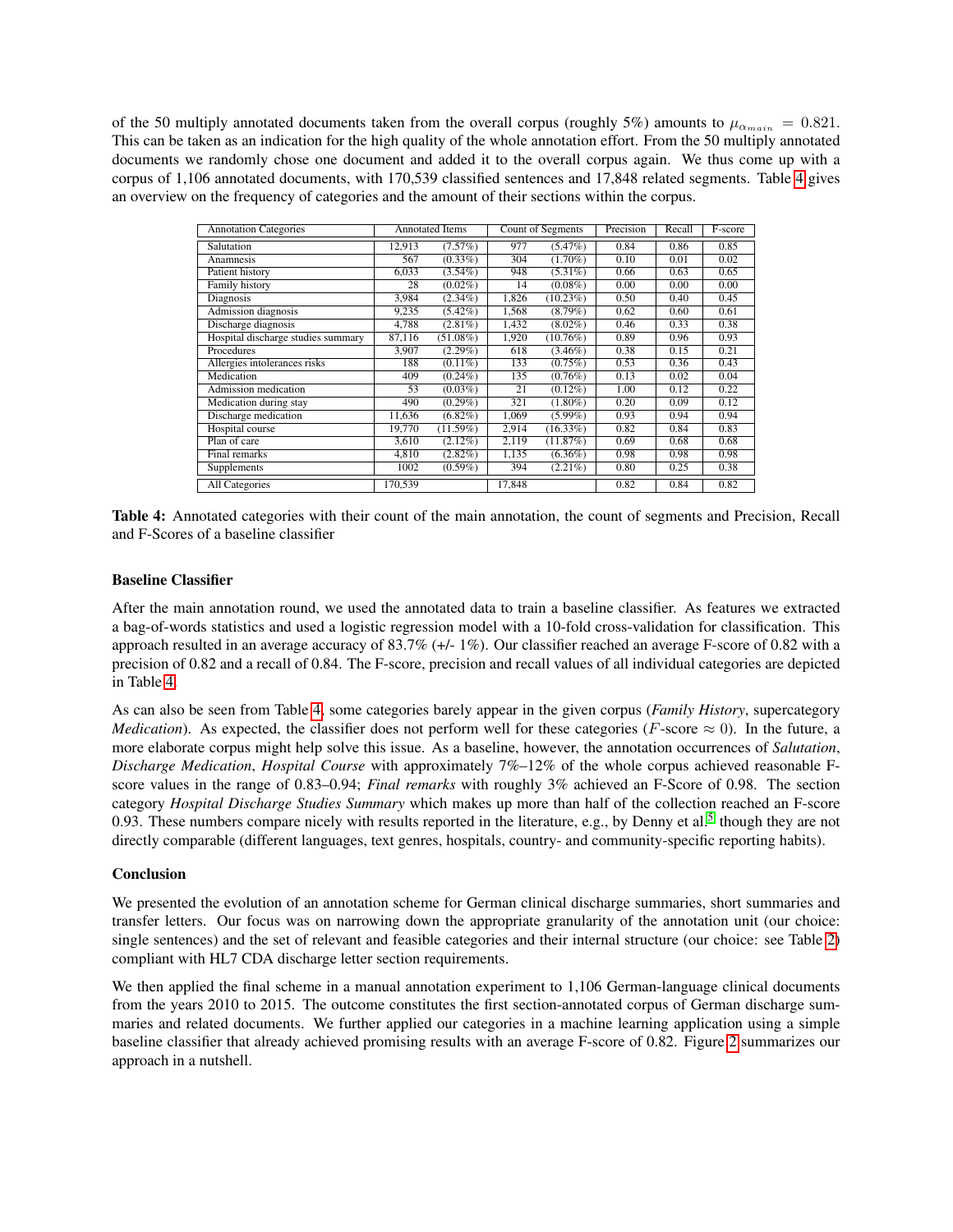<span id="page-8-4"></span>

Figure 2: Overview of the work-flow from the set-up of the data, sentences segmentation, annotation rounds and development of a baseline classifier

In the future, we will try out our categories in more diverse settings for automated classification tasks in order to find the optimal set-up for German medical documents. Further, we will exploit our set-up for related types of clinical documents, documents from other departments and from other institutions. Of special interest will be the usage of the categories and the classifier on legacy and new/CDA-conformant data in a meshed up corpus. The results might serve as a basis for more advanced NLP applications, including named entity recognition and relation extraction.

#### Acknowledgements

This work was supported by *Deutsche Forschungsgemeinschaft* (DFG) under grants HA 2097/8-1 and KI 564/2-1 within the STAKI<sup>2</sup>B<sup>2</sup> project (Semantic Text Analysis for Quality-controlled Extraction of Clinical Phenotype Information within the Framework of Healthcare Integrated Biobanking).

We thank all annotators and Karsten Krohn for their support to redefine the annotation guidelines and Johannes Kiesel for his support to adapt the WAT-SL annotation tool to our requirements.

#### References

- <span id="page-8-0"></span>1. T. Edinger, D. Demner-Fushman, A. M. Cohen, S. Bedrick, and W. R. Hersh, "Evaluation of clinical text segmentation to facilitate cohort retrieval," in *AMIA 2017 — Proceedings of the 2017 Annual Symposium of the American Medical Informatics Association. Precision Informatics for Health: The Right Informatics for the Right Person at the Right Time. Washington, D.C., USA, November 4-8, 2017*, pp. 660–669.
- <span id="page-8-1"></span>2. P. S. Cho, R. K. Taira, and H. Kangarloo, "Automatic section segmentation of medical reports," in *AMIA 2003 — Proceedings of the 2003 Annual Symposium of the American Medical Informatics Association. Biomedical and Health Informatics: From Foundations to Applications. Washington, D.C., USA, November 8-12, 2003*, pp. 155– 159.
- <span id="page-8-2"></span>3. E. Apostolova, D. S. Channin, D. Demner-Fushman, J. Furst, S. Lytinen, and D. Raicu, "Automatic segmentation of clinical texts," in *EMBC 2009 — Proceedings of the 31st Annual International Conference of the IEEE Engineering in Medicine and Biology Society. Minneapolis, Minnesota, USA, 2-6 September 2009*, pp. 5905–5908.
- <span id="page-8-3"></span>4. J. C. Denny, R. A. Miller, K. B. Johnson, and A. Spickard III, "Development and evaluation of a clinical note section header terminology," in *AMIA 2008 — Proceedings of the 2008 Annual Symposium of the American Medical Informatics Association. Washington, D.C., USA, November 8-12, 2008*, pp. 156–160.